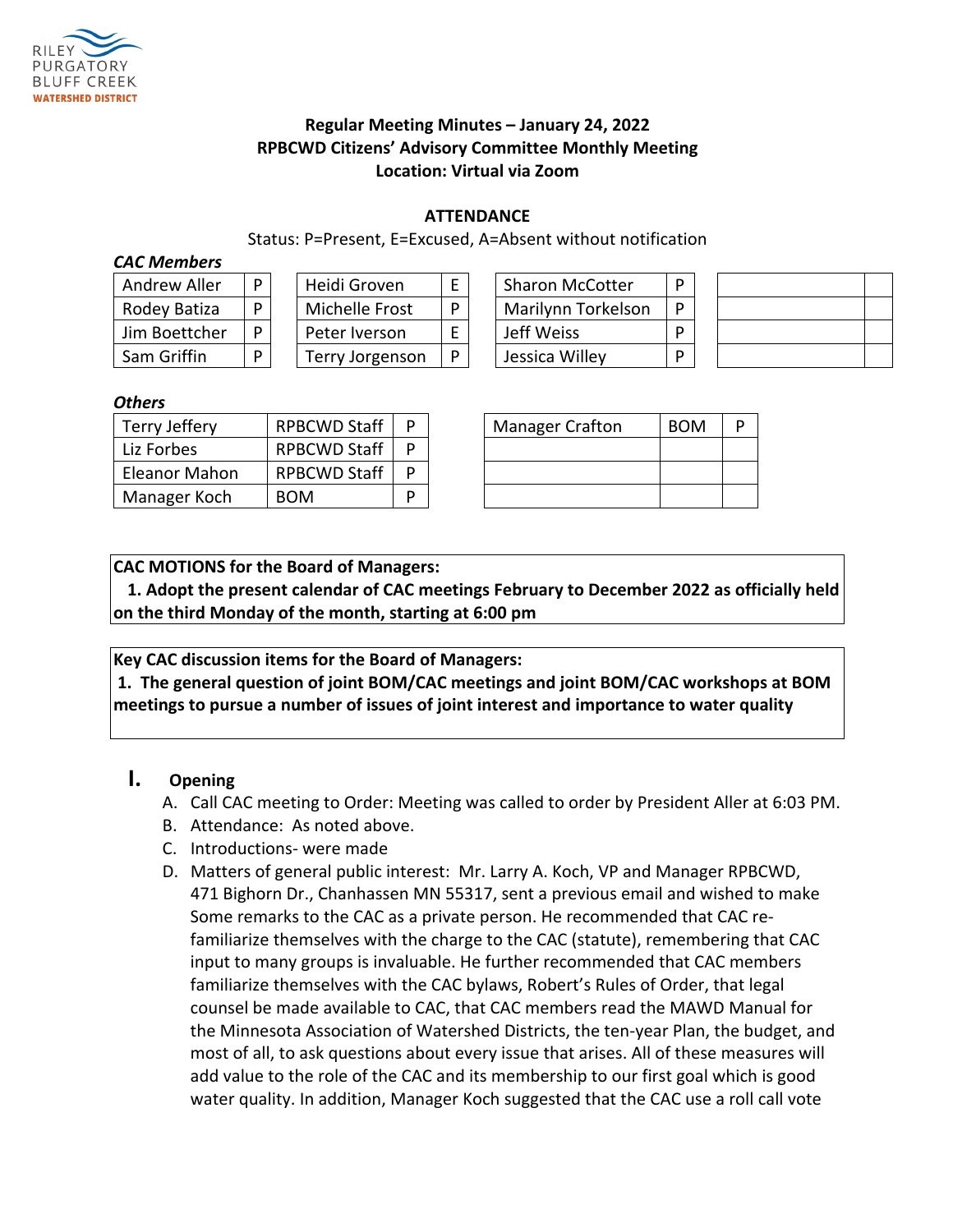

on all matters that come to a vote, and that as many members as possible attend the MAWD annual Conference.

- E. Approval of Agenda: Jim made a motion to approve the agenda with stated changes and Marilynn seconded. Motion passed unanimously by roll call vote.
- F. Designated timekeeper- President AndrewAller
- G. Approval of December 13, 2021, Meeting Minutes: Motion to approve minutes was made by Rodey, seconded by Jeff and approved unanimously by roll call vote..

## **II. Board Meeting Recap and Discussion**

- A. Highlights from the (monthly) managers meeting: Sharon gave a brief summary of the BOM meeting. One issue is that agreement on a final agenda took over 30 minutes of the meeting. This seems excessive and could be fixed by having the entire group agree to the final agenda before the meeting. The meeting went over time, which is apparently quite common, but not a good thing. The Noble Hill Project was discussed extensively. VP and Manager Koch will try to get the agenda agreed upon before the next meeting. The BOM elected new officers, including new VP Kock. Two individuals have been removed from the CAC, so CAC has 12 members at the moment. A new CAC member is expected to be announced at the February meeting or perhaps March or April meeting. The new WD budget was considered at this meeting, as well as upcoming and future changes to the RPBCWD web site, with which CAC has been heavily involved.
- B. Response on CAC recommendations to the Board: Nothing brought to the board.
- C. New Advisory Topics from the Board: None

## **III. Program and Project Updates**

- A. Background Presentation on Advisory Topics from Board of Managers- none
- B. Advisory Topics Recommendations for Board of Managers- none
- C. District Project Updates
	- 1. Current Projects (Terry): Since this is mid-winter, there has not been any new work

On any of the currently active projects. All projects are on schedule and continued work will be done in spring, including plantings, maintenance, etc… In the Pioneer Trail wetlands project, removal of the house has been completed. There have been no plantings yet, but the soil has been stabilized. After the spring thaw, plantings- probably late May. In summer, maintenance will start, for a total of 3-5 years. Rice Marsh Lake Project, in line cracking units- two 18' X 12' X 12' walls were installed- these act as filters. Chanhassen Project- new made hole installed. Middle Riley- Bear Paw mostly complete, although just temporarysome areas planted. Working with the Bear Paw contractor, work is expected to be finished in spring. Silver Lake Project- drop structure mostly complete. A few plantings to be done, also soil correction and maintenance, but this is Chanhassen responsibility. Recently there was a meeting with several Chanassen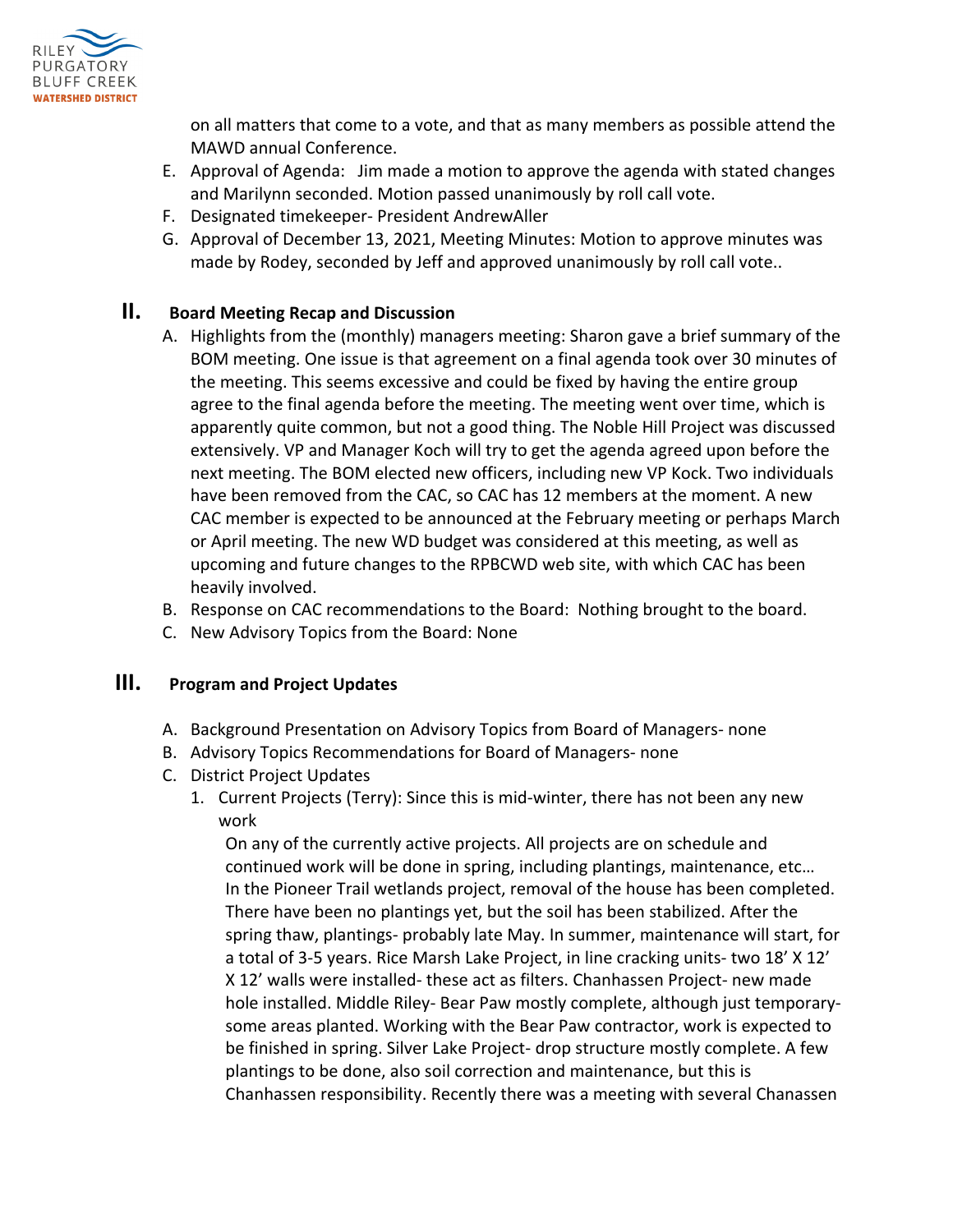

officials regarding these ongoing projects- discussion of logistics was very productive and partnerships with Chanhassen very good- example is Upper Riley Creek Stabilization and Restoration and Hwy 5, Lake Susan. Question about St. Hubert Project- answer- 100% complete.

2. Soil Health/Climate Action Plan/ MPCA Grant application (Terry): Grant has been submitted, CAC awaits funding decision, perhaps at the end of January? We are waiting. In the meantime CAC will request a visit and talk with Anne Marie Journey on the topic of soil health so that if CAC needs to resubmit the proposal, we can still get started on some data collection, even if it is a slower pace than optimal.

#### D. Learning Presentation

- 1. Feasibility/project prioritization review (Terry): Terry gave a brief presentation on how Projects are selected for funding. Basically these are Chapters 4 and 9 of the WD library, essentially WD Procedures. In terms of Chapter 4, Terry asked whether there should be other criteria considered? CAC input would be valuable. It would be more efficient if the CAC started with other, new criteria rather than systematically considering the present ones. It would also be good to review Projects that, in the end, were not successful. For these funded projects, why did they fail? Should this have been foreseen? What new criteria would be helpful for such cases?
- 2. Edu-action update Part 2 (Eleanor): Eleanor gave a very informative presentation and discussed about a half dozen ongoing and new education/outreach Programs

Being actively pursued by the RPBCWD Education and Outreach folks. Her slides are available. Eleanor also announced that in the near future, she would be reaching out to CAC members for new ideas and opinions about several pending matters. There were many questions as well as helpful suggestions from CAC members and clearly the presentation was very well received.

## **IV. CAC Business: Process and Function**

- A. Officer Position Description Review
	- 1. Consider BOM/CAC joint meeting proposal- There could be a joint BOM/CAC workshop about the web site. Might be at the next BOM meeting Feb 2 prior to the actual meeting at 6:00 pm. Can Terry attend? In general, joint BOM/CAC meetings are a good idea. At least once per year, but more is better. This will be discussed after Josh Maxwell is finished with the annual report he is working on. Workshops